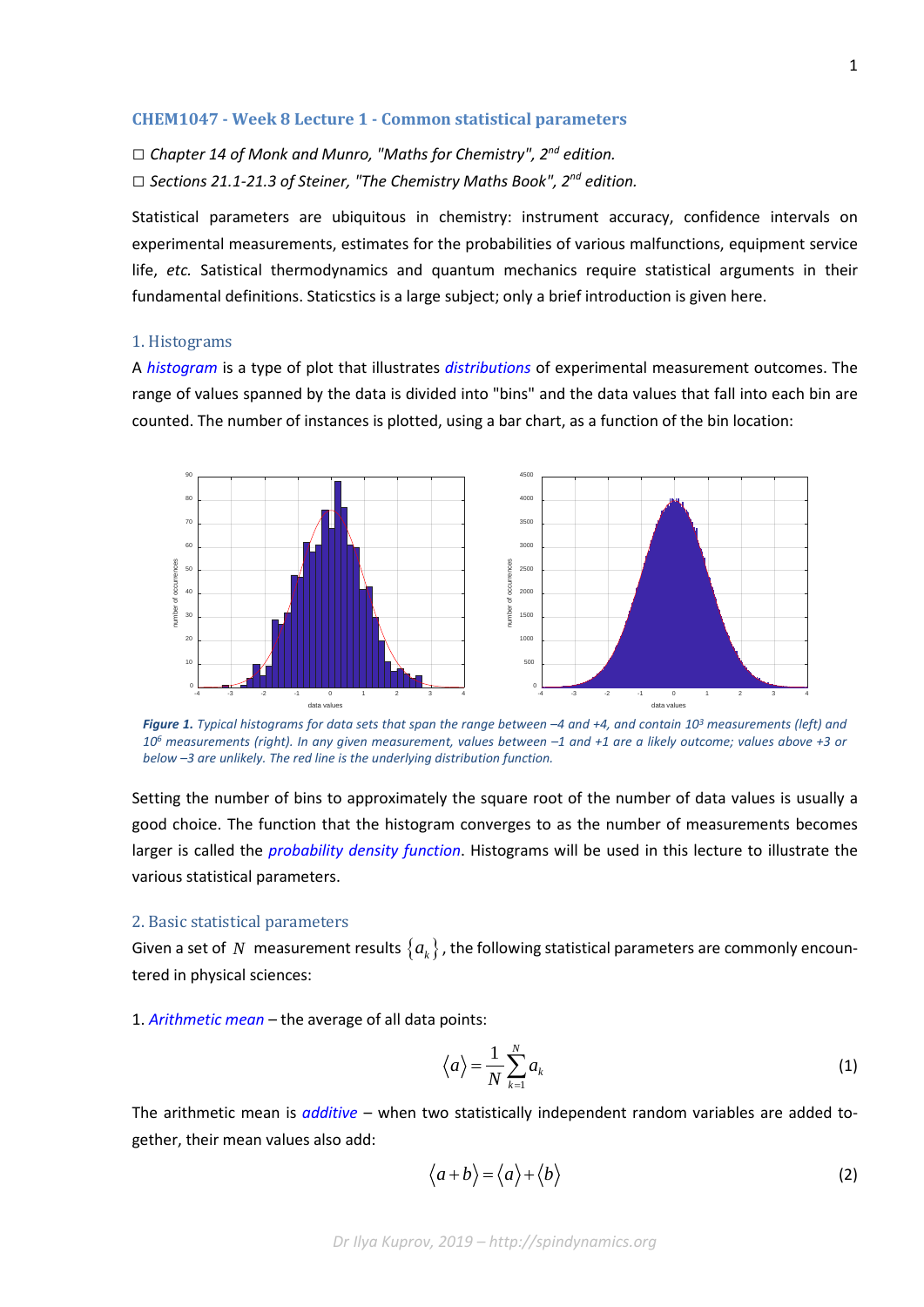2. *[Median value](https://en.wikipedia.org/wiki/Median)* – the value that has 50% of the data set above it and 50% below. The median does not have an analytical expression in terms of the data values of any finite measurement set; it is commonly determined as the value that occurs in the exact middle of a sorted data set. Median is often used instead of the mean for very broadly distributed parameters such as the household income (Figure 2).



After-tax household income in the UK

*Figure 2. UK household income histogram for 2013/14. Source: Office of National Statistics. The histogram goes on for a very long time after the £50,000 cut-off value that is used in the figure.*

3. *[Mode value](https://en.wikipedia.org/wiki/Mode_(statistics))* – the value that occurs most often in the data set. Some histograms may have many maxima, in that case the distribution is called *[multimodal](https://en.wikipedia.org/wiki/Multimodal_distribution)*. An example of a bimodal distribution is the fragment mass histogram of the fission process of <sup>235</sup>U (Figure 3).



 *Figure 3. Distribution of 235U thermal preneutron emission masses. Source: 10.1103/PhysRevC.81.014607*

One of the two maxima is close to the mass of the radioactive <sup>131</sup>I [isotope,](https://en.wikipedia.org/wiki/Iodine-131) which consequently makes up nearly 3% of <sup>235</sup>U fission products. This isotope is highly beta- and gamma-radioactive (the half-life is 8 days). When <sup>131</sup>I is absorbed by the thyroid gland, the resulting radiation exposure can destroy the gland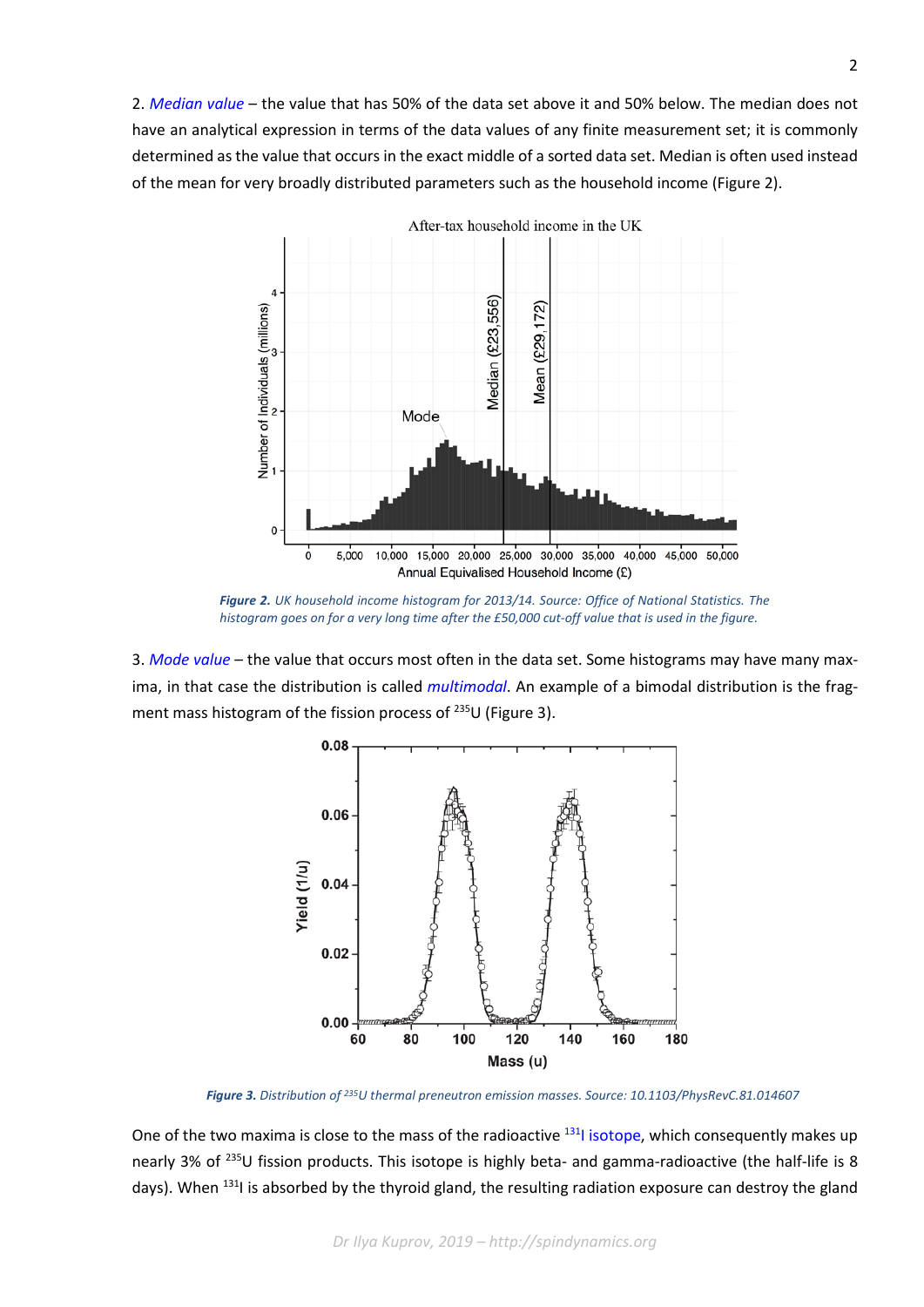– hence the iodide tablets in the radiation emergency kits: they contain the stable  $^{127}$ I isotope that provides competitive inhibition of <sup>131</sup>l uptake by the thyroid. The other maximum on the fission mass distri-bution contains the notorious <sup>90</sup>[Sr isotope](https://en.wikipedia.org/wiki/Strontium-90) that can replace calcium in bones.

4. *Variance* – the average square of the distance between data values and their arithmetic mean:

$$
\operatorname{Var}\left[a\right] = \frac{1}{N} \sum_{k=1}^{N} \left(a_k - \left\langle a \right\rangle\right)^2 \tag{3}
$$

Opening the brackets yields a more convenient expression:

$$
\operatorname{Var}[a] = \frac{1}{N} \sum_{k=1}^{N} (a_k - \langle a \rangle)^2 =
$$
  
=  $\frac{1}{N} \sum_{k=1}^{N} a_k^2 - \frac{2 \langle a \rangle N}{N} \sum_{k=1}^{N} a_k + \frac{1}{N} \sum_{k=1}^{N} \langle a \rangle^2 =$   
=  $\langle a^2 \rangle - \langle a \rangle^2$  (4)

Although  $Var[a]$  does not have the same dimension as *a*, it is still additive. This property is counterintuitive, but easy to prove. For statistically independent random variables:

$$
\operatorname{Var}[a+b] = \langle (a+b)^2 \rangle - \langle a+b \rangle^2 = \langle a^2 + 2ab + b^2 \rangle - (\langle a \rangle + \langle b \rangle)^2 =
$$
  

$$
= \langle a^2 \rangle + 2\langle a \rangle \langle b \rangle + \langle b^2 \rangle - \langle a \rangle^2 - 2\langle a \rangle \langle b \rangle - \langle b \rangle^2 =
$$
  

$$
= \langle a^2 \rangle - \langle a \rangle^2 + \langle b^2 \rangle - \langle b \rangle^2 = \operatorname{Var}[a] + \operatorname{Var}[b]
$$
 (5)

Note that the requirement for the two variables to be statistically independent is essential.



 *Figure 4. Examples of histograms of data with large (left) and small (right) standard deviations. Data on the left has*  $\sigma$  = 1.0, data on the right has  $\sigma$  = 0.1.

5. *[Standard deviation](https://en.wikipedia.org/wiki/Standard_deviation)* – the square root of the variance:

$$
\sigma_a = \sqrt{\langle a^2 \rangle - \langle a \rangle^2} \tag{6}
$$

This is a more intuitive measure of the variability in the data because it has the same dimension as the data itself, however this parameter is not additive*.*

When two independent variables are added together, standard deviations should be converted to variances by squaring them. Variances should be added and the result converted into standard deviation: